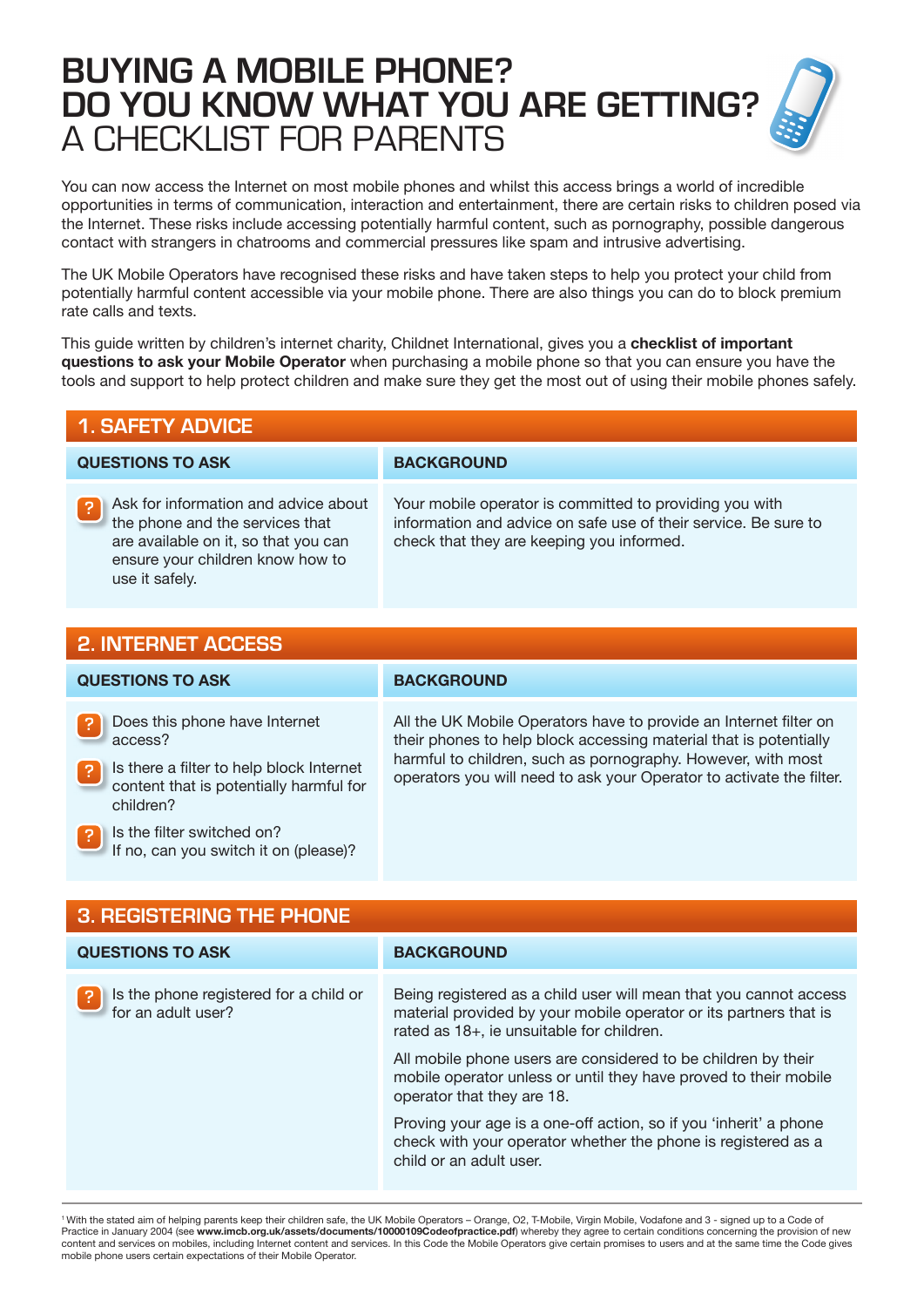## **4. BLUETOOTH-ENABLED PHONES**

| <b>QUESTIONS TO ASK</b>                                                                                                 | <b>BACKGROUND</b>                                                                                                                                                                                                                                                                                                                                                                                                                                                                                                                                                                                                             |
|-------------------------------------------------------------------------------------------------------------------------|-------------------------------------------------------------------------------------------------------------------------------------------------------------------------------------------------------------------------------------------------------------------------------------------------------------------------------------------------------------------------------------------------------------------------------------------------------------------------------------------------------------------------------------------------------------------------------------------------------------------------------|
| Is this phone 'Bluetooth-enabled'?<br>How can I turn this off, or set it so<br>B<br>the phone is not visible to others? | Bluetooth technology essentially enables your mobile phone<br>to find and 'talk' to other bluetooth-enabled mobile phones<br>in the vicinity, or other enabled phones to talk to your mobile.<br>When activated on your child's mobile phone, for example, it<br>means that your child may receive unexpected and unwanted<br>messages from other bluetooth-enabled phone users nearby,<br>and any personal information stored on your child's phone - for<br>example their contact list - could be vulnerable. Switching off the<br>bluetooth option is safer as it makes the phone 'invisible' to other<br>bluetooth users. |
| <b>5. PREMIUM RATE CALLS AND TEXTS</b>                                                                                  |                                                                                                                                                                                                                                                                                                                                                                                                                                                                                                                                                                                                                               |
| <b>QUESTIONS TO ASK</b>                                                                                                 | <b>BACKGROUND</b>                                                                                                                                                                                                                                                                                                                                                                                                                                                                                                                                                                                                             |

| <b>WULDTIONS TO ASN</b>                                                                                                                          | <b>UAVINUINUUNU</b>                                                                                                                                                                                                                                                                                                                                     |
|--------------------------------------------------------------------------------------------------------------------------------------------------|---------------------------------------------------------------------------------------------------------------------------------------------------------------------------------------------------------------------------------------------------------------------------------------------------------------------------------------------------------|
| Can you put a bar on all premium<br>rate numbers (ie all number starting<br>with 09, or 5 digit shortcodes for<br>premium rate texts), (please)? | Calling premium rate numbers can be expensive. If you have a<br>complaint about such a service you should contact ICSTIS the<br>Premium rate service regulator, www.icstis.org.uk or<br>0800 500212.                                                                                                                                                    |
| If you can't bar these numbers, what<br>services do you provide to protect<br>the user here?                                                     | If you do find you have signed up for a reverse-billed premium<br>rate service (where you pay to receive rather than send text<br>messages, for eg ringtones or football score updates) and you<br>do not want to continue this, then text STOP to the shortcode<br>number you got the text from. This will end the service and your<br>payments to it. |

| <b>6. CHATROOMS</b>                                                                                  |                                                                                                                                                                                                                                                                                                                                                                                                |
|------------------------------------------------------------------------------------------------------|------------------------------------------------------------------------------------------------------------------------------------------------------------------------------------------------------------------------------------------------------------------------------------------------------------------------------------------------------------------------------------------------|
| <b>QUESTIONS TO ASK</b>                                                                              | <b>BACKGROUND</b>                                                                                                                                                                                                                                                                                                                                                                              |
| Can this phone access chatrooms or<br>games where users can chat to each<br>other?                   | Chatrooms or games (where you can chat to other users) that are<br>provided by your Mobile Operator or its partners and which do<br>not have 18+ age-restrictions must be moderated.                                                                                                                                                                                                           |
| Are these chatrooms (or games)<br>-?<br>moderated?<br>How are the chatrooms (or games)<br>moderated? | Different mobile operators may have different moderation<br>policies and systems, which may affect the level of safety, so<br>ask your Mobile Operator about this. In Childnet's opinion, a<br>view shared by the Home Office in their guidance issued on this<br>subject, moderation by a person is better than purely technical<br>moderation (a filter blocking out bad words for example). |
|                                                                                                      | Remember that chatrooms accessed on the Internet via mobile<br>phone (ie which are not provided by the Mobile Operator or its<br>partners) may not be moderated.                                                                                                                                                                                                                               |

| 7. NUISANCE/MALICIOUS CALLS       |                                                            |
|-----------------------------------|------------------------------------------------------------|
| <b>QUESTIONS TO ASK</b>           | <b>BACKGROUND</b>                                          |
| a Mhat number can Loall to report | Vour Mobile Operator should have systems and procedures in |

## What number can I call to report receiving unwanted or abusive calls or messages? **?**

Your Mobile Operator should have systems and procedures in place to help you deal with nuisance and malicious phone calls.